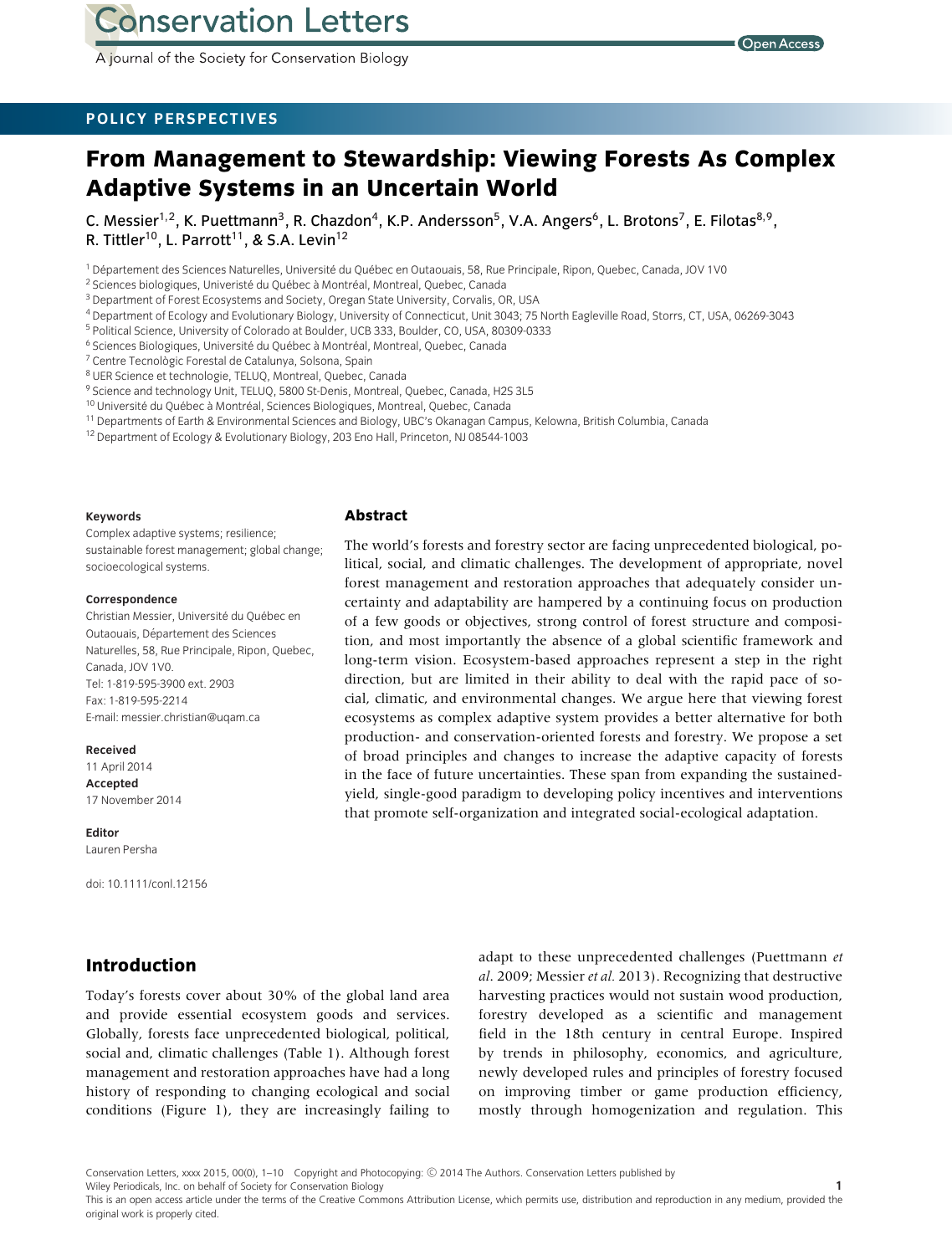**Table 1** Current and novel unprecedented biological, political, social, climatic global scale challenges facing forest management worldwide

| Challenges                                                                                                                                                                                                                          | Examples                                                                                                                                                                                                                                                                                                                                                                                                                            |  |
|-------------------------------------------------------------------------------------------------------------------------------------------------------------------------------------------------------------------------------------|-------------------------------------------------------------------------------------------------------------------------------------------------------------------------------------------------------------------------------------------------------------------------------------------------------------------------------------------------------------------------------------------------------------------------------------|--|
| Current challenges stemming from past land uses and forestry practices<br>Integration of divergent needs and interests of forest<br>stakeholders in management planning. Greater public<br>scrutiny of forest management practices. | • Legal challenges to U.S. Forest Service management<br>plans and practices<br>· Open debate between conservation interests<br>demanding strict forest protection and local forest<br>users demanding access to forest resources worldwide                                                                                                                                                                                          |  |
| Environmental concerns resulting from conversion of<br>land use to monospecific plantations and short rotation<br>crops.                                                                                                            | • Expansion of oil palm plantations on previously forested<br>land in the tropics will reduce habitat for native species<br>• Loss of species and genetic diversity in many regions,<br>especially in Scandinavia, will lead to reduced<br>resilience and adaptive capacity                                                                                                                                                         |  |
| Novel challenges emerging from globalization of trade and markets and rapidly changing climate and ownership patterns<br>Developments in foreign countries influence local<br>management due to globalization of markets and trade. | • Energy policies of the European Union influence forestry<br>practices in the southeastern United States and other<br>places by providing a new, attractive market for pellets<br>• The Chinese economy impacts forest harvesting trends<br>in the western United States, Canada, and Europe                                                                                                                                       |  |
| Alteration of composition, function, and ecosystem<br>services by invasive species.                                                                                                                                                 | · Spread of invasive emerald ash borer, woolly adelgid,<br>gypsy moth, and many other exotic insects in North<br>America from Asia and Europe due to increasing<br>trading has led to changes in forest composition and<br>carbon cycles<br>• North American beaver in Southern Patagonia has<br>resulted in deforestation and hydrological changes<br>• Cogongrass inhibits pine regeneration in the<br>Southeastern United States |  |
| Large-scale mortality due to unprecedented severe<br>natural disturbances, including windstorms, fires, and<br>native insect outbreaks due to climate change.                                                                       | • Large windthrows in central Europe in the 1990s<br>• Recent extensive bark beetle outbreaks in Western<br>North America<br>• Increased frequency of high severity forest fires in<br>southwestern North America, southern Europe,<br>Indonesia, and Amazonia<br>• Expected increased wildfire risk in the Mediterranean<br>area.                                                                                                  |  |
| Climate change impacts on various components (flora,<br>fauna, pests) of forest ecosystems.                                                                                                                                         | • Shift in the phenology of plants, herbivorous insects,<br>and insectivorous bird<br>• Decoupling host-prey and host-herbivore interactions                                                                                                                                                                                                                                                                                        |  |
| High investment costs and long term, uncertain incomes<br>because of unpredictable markets result in land<br>abandonment by forest owners.                                                                                          | • Abandonment of timber plantations in Japan<br>• Frequent turnover of ownership in United States<br>• Lack of management interest and large scale changes in<br>forest practices by small woodland owners in Europe                                                                                                                                                                                                                |  |
| Increasing concentration of forest ownership and<br>insecure land tenure                                                                                                                                                            | • Concentration to large ownerships by Real Estate<br>Investment Trusts as timber companies divest<br>themselves of their forestlands in the United States<br>• Land grabs and land scarcity in developing countries                                                                                                                                                                                                                |  |

narrow single-good or objective, command-and-control approach has strongly influenced forest management practices on a global scale. They form the basis of a highly productive and efficient wood industry that is still prevalent in many parts of the world, especially, but not only, on the 30% of global forests which have "commodity production" as their primary designation (FAO 2010).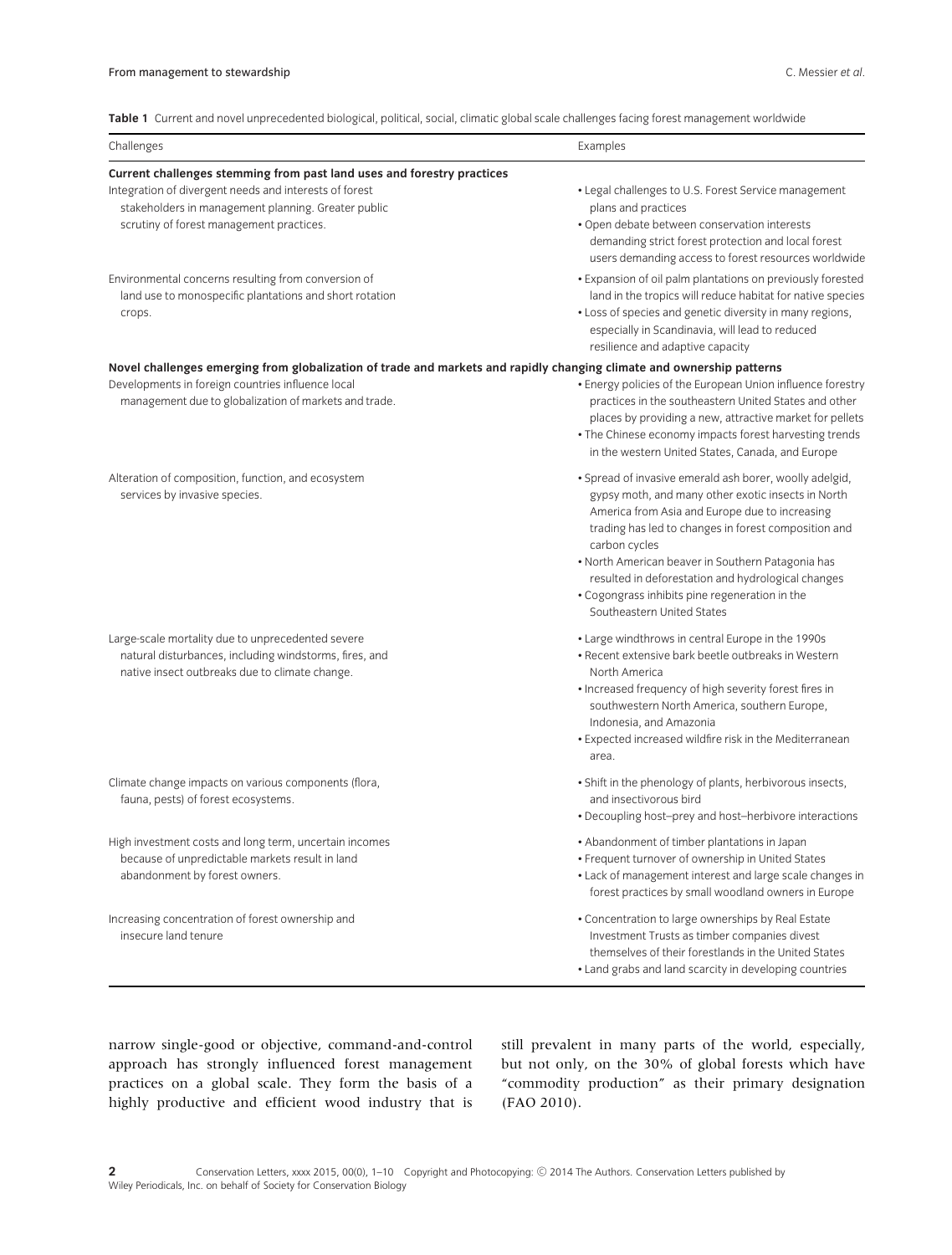

**Figure 1** Diagram highlighting the major factors (in italics) influencing forestry and the associated development of management approaches and practices (in bold) in Central Europe (above) and North America (below). The figure is not a complete historical description; only major trends are listed. For a more detailed description of the historical development of forestry as related to social and economic factors, see Puettmann *et al*. (2009). Note that the *x*-axis is not to scale.

This top–down, centralized, one-size-fits-all approach reduces the range of variation and self-organization (i.e., process by which some form of global order or emergent properties arise out of local strong interactions) needed for the environmental, social, or economic system to adapt rapidly and efficiently to novel conditions (Holling & Meffe 1996; Messier *et al.* 2013). New forest management and conservation approaches have emerged in several places around the world to address local concerns and controversies (Figure 2). For example, early work on ecosystem management arose from a need to assess large-scale, landscape-level conservation goals. Unevenaged management (Matthews 1989) and the more recent close-to-nature (Jacobson 2001) and continuous-cover forestry approaches (Pommering & Murphy 2004) put a heavy emphasis on optimizing the growth and value of individual trees (vs. stands) and maintaining the continuity of forest cover and ecosystem processes (Schütz 2001). Variable retention forestry in Canada, United States, northern Europe, Argentina, Chile, and Australia emphasizes the value of carrying diverse structural legacies such as live and dead standing trees and small patches of intact forest into postharvest, future stands and/or maintaining certain habitat characteristics to support selected species (Gustafsson *et al*. 2012). Natural-disturbance-based forest management in many northern countries (Harvey *et al.* 2002) and reduced-impact logging in the tropics (Putz *et al.* 2008) have similar goals; they design management practices that mimic their respective local natural disturbance patterns. Multispecies forest plantations (Paquette & Messier 2010) and restoration of degraded forests (Rodrigues *et al*. 2009) have also been used to bolster existing forest fragments as reservoirs for biodiversity and provide urgently needed ecosystem services.

These ecosystem-based approaches represent a step in the right direction, as they acknowledge the importance of biodiversity and the interactions of neighborhood-, stand-, and landscape-level processes. Reflecting local concerns and controversies about traditional management approaches, they also focus on a broader set of management goals (Messier *et al.* 2013; Figure 2; Table 2). Like traditional preindustrial and timberproduction management approaches, however, these new approaches are not designed to handle the emerging challenges stemming from the increased uncertainty and rapid pace of social, climatic, and environmental changes (see Table 14.1 in Messier *et al.* 2013; Mori *et al.* 2013). First, they were initiated as a response to local problems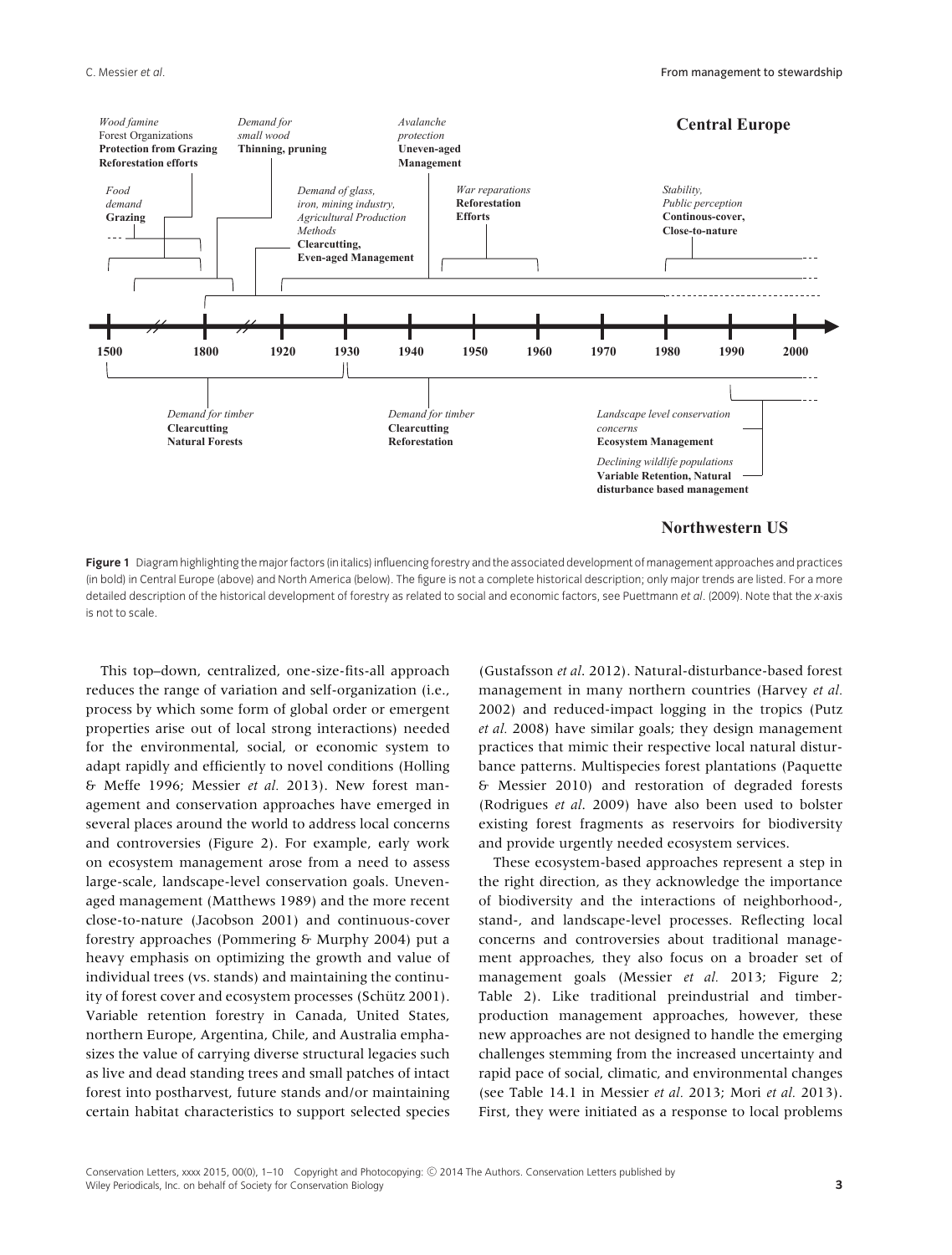

**Figure 2** Examples of emerging ecosystem-based silvicultural approaches used in different parts of the world. (a) Close-to-nature forestry in Germany, which focuses on reduced human intervention through single tree management; (b) Thinning even-aged Douglas-fir stands in Oregon, United States, to increase small-scale spatial variability; (c) Variable retention forestry in the boreal forest of Canada to ensure life boating of sensitive species; (d) Partial cutting in a mixed-wood boreal forest of Canada designed to reflect natural-disturbance-based forest management; (e) Natural regeneration of native species in the understory of a *Eucalyptus* plantation in Brazil as a way of restoring Atlantic Forest; and (f) Multispecies forest plantation of poplar and spruce in Canada to encourage both structural and compositional diversity (for a more detailed assessment of emerging management trends, see Messier *et al*. 2013).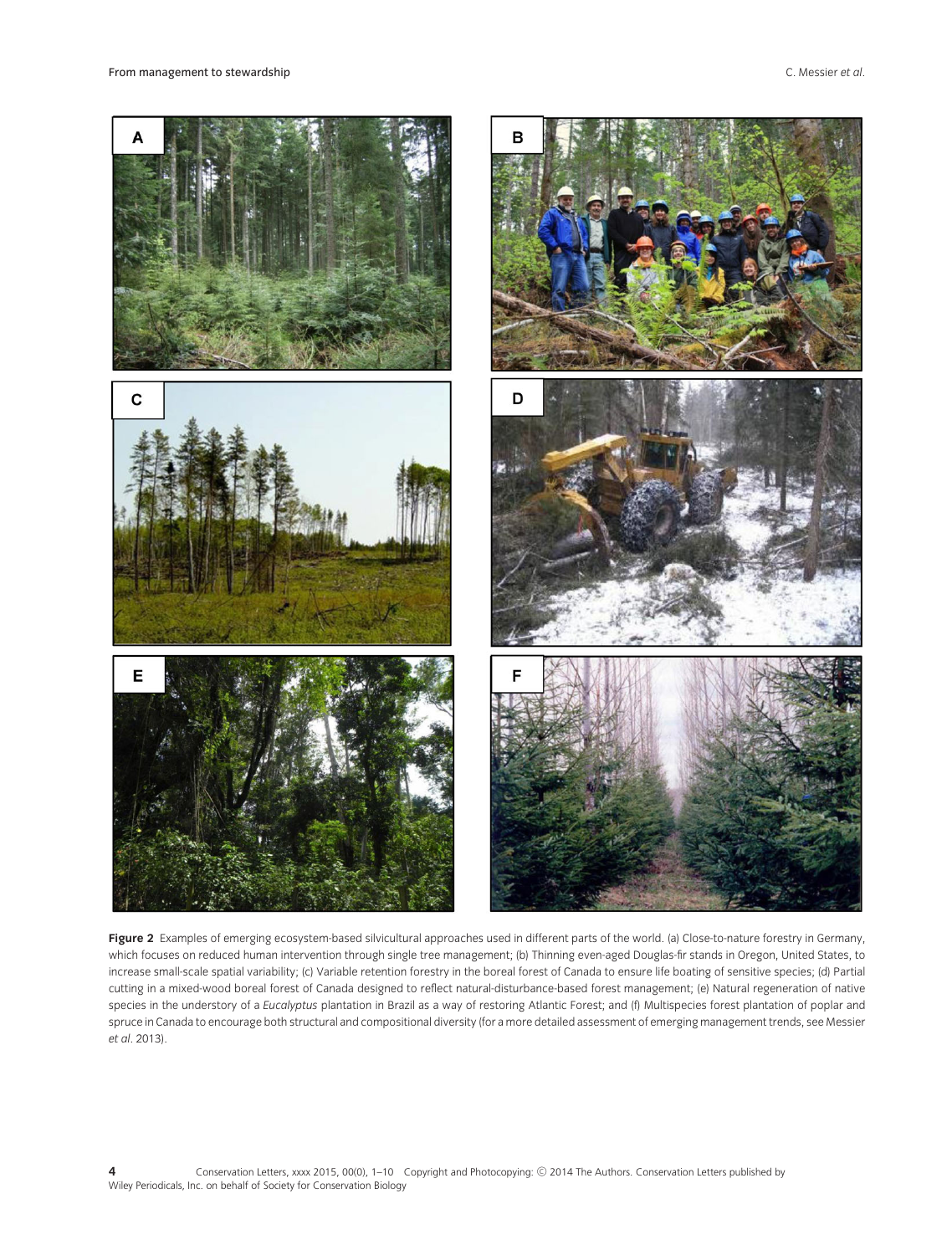| Traditional timber-based management                                                                    | Emerging ecosystem-based                                                                                                        | Proposed new management approach<br>based on complex adaptive system                                                                                                                              |
|--------------------------------------------------------------------------------------------------------|---------------------------------------------------------------------------------------------------------------------------------|---------------------------------------------------------------------------------------------------------------------------------------------------------------------------------------------------|
|                                                                                                        | management                                                                                                                      |                                                                                                                                                                                                   |
| Strong focus on timber                                                                                 | Strong focus on timber with an added<br>concern for biodiversity                                                                | Focus on multiple ecosystem services<br>and biodiversity                                                                                                                                          |
| Sustained yield of a few tree species                                                                  | Sustained yield of a few tree species<br>and biodiversity                                                                       | A new paradigm that integrates<br>risk/flexibility/adaptability into<br>scenarios of optimum yield level of<br>various goods and services                                                         |
| Goal is to produce high yields of<br>quality timber by simplifying forest<br>structure and composition | Goal is to produce quality timber and<br>maintain biodiversity by recreating<br>some level of natural or previous<br>conditions | Goal is to maintain the ability of the<br>forest to produce quality timber and<br>maintain biodiversity by favoring<br>the capacity of the forests to adapt<br>to the uncertain future conditions |
| Predictions about the future based on<br>past conditions                                               | Predictions about the future based on<br>past conditions                                                                        | Recognition of uncertainty in social,<br>economic, and ecological future<br>conditions and of the need to<br>manage for adaptability                                                              |
| Management mainly at the stand scale                                                                   | Management at both the stand and<br>landscape scales                                                                            | Management at multiple spatial and<br>temporal scales that favor strong<br>connection within patches and a<br>mixture of among-patches<br>connectivity and modularity                             |
| Management is based on viewing<br>forests as inherently stable                                         | Management recognizes the dynamic<br>nature of forests                                                                          | Management is based on the known<br>dynamic and nonlinear nature of<br>forests                                                                                                                    |
| Interventions to preclude<br>self-organization and adaptation                                          | Some self-organization and<br>adaptation are tolerated                                                                          | Interventions to promote<br>self-organization and adaptation                                                                                                                                      |
| Future harvesting projections based<br>on models of timber yield and<br>regeneration                   | Future harvesting projections based<br>on ecosystem properties and forest<br>regeneration                                       | Future harvesting projections assess<br>uncertainty and conditions leading<br>to alternate steady states                                                                                          |

**Table 2** Comparison of traditional timber-based forest management, emerging new practices and the advocated new paradigm based on complexity theory. Changes from first to second column are mainly "patches" to traditional management, while changes from second to third column necessitate a paradigm shift where forests are seen as complex systems dynamically changing in response to global change

and, as such, are "patches" to traditional management, i.e., they do not fully recognize the inherent uncertainty of the future and the need to promote adaptability instead of predictability. Consequently, they lack an underlying global scientific framework (Puettmann 2011), which makes it hard to coherently update them as new challenges and goals develop. Furthermore, these approaches are still rooted in the past forestry paradigm that sees forests and the goods and services forests provide as inherently stable and consequently focusses on the notion of an "optimal" forest structure and composition. This paradigm cannot be reconciled with the variability and uncertainty of both forest dynamics and the need for ecosystem goods and services such as wood and timber world markets under global change. For example, management practices designed to achieve specific stand structures or species compositions with a focus on specific wildlife habitats or historical disturbance regimes cannot necessarily be expected to improve the ecosystem's ability to adapt to a novel set

of environmental conditions (Seastedt *et al*. 2008) or be able to respond to new wood markets and other novel social demands (Messier *et al*. 2013).

However, the "perfect storm" of unprecedented challenges facing both production- and conservationoriented forestry (Table 1) now requires a new approach for the stewardship of the world forests. We propose that the limitations of traditional timber-based and emergent ecosystem-based forest management practices listed above indicate the need for and provide a unique opportunity to adopt a new, more scientifically coherent approach based on complexity theory (Table 2). Managing forests as complex adaptive systems (CAS) can provide a scientific foundation that not only acknowledges and accommodates uncertainty, but also helps production- and conservation-oriented forest managers and policy makers understand how ecosystems respond to change and how management can influence these responses. This understanding, achieved by viewing forests as CAS, is crucial to managing the novel ecosystems and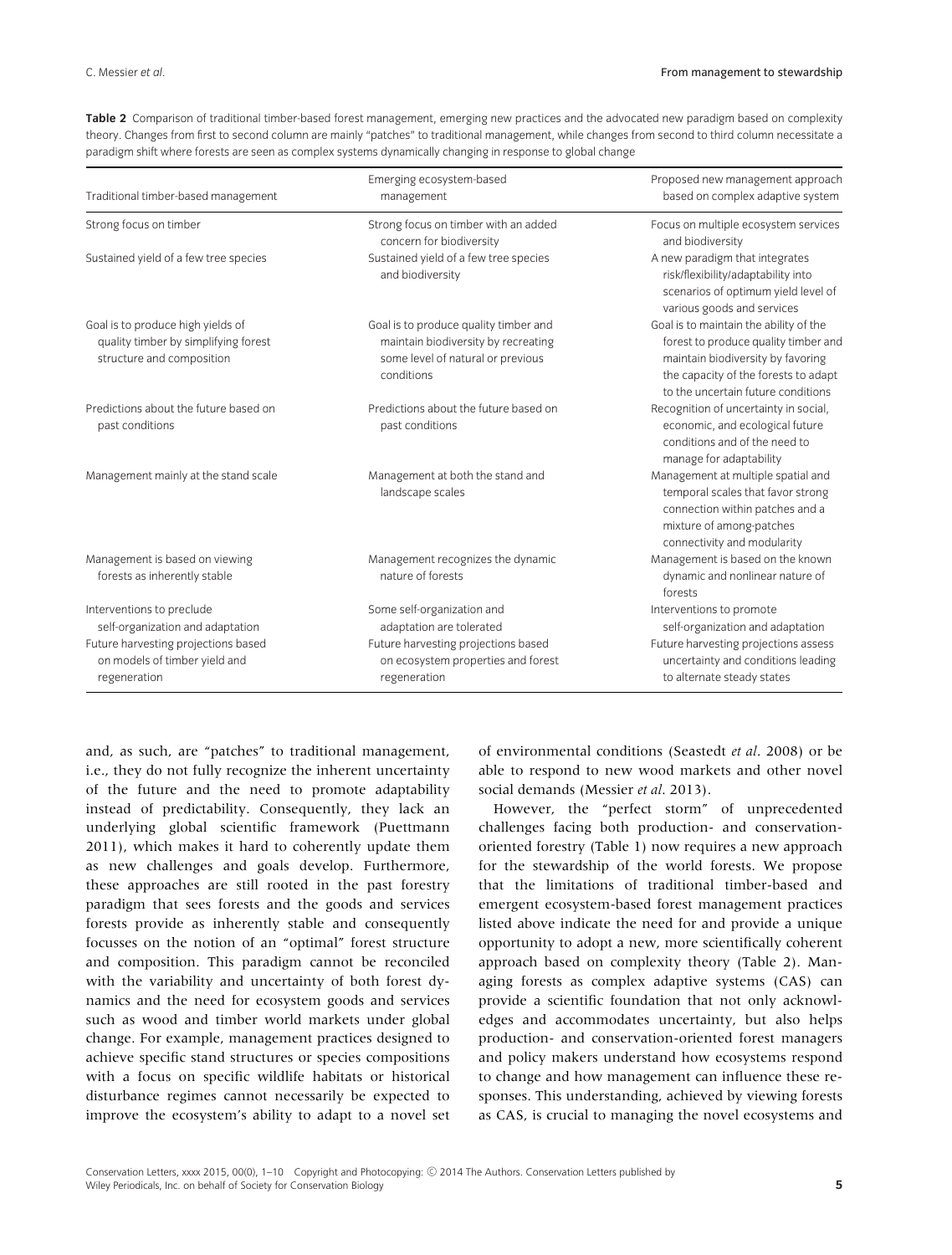responding appropriately to the new needs for good and services arising from global changes.

# **The CAS approach**

The CAS approach views forests as complex systems composed of heterogeneous assemblages of individual agents (e.g., trees, animals, humans) closely interacting through flows involving markets, goods and various other ecosystem services (Figure and Box 1 of Filotas *et al.* 2014). Such systems have been characterized by their level of regularity (a CAS being between totally ordered and totally disordered, *sensu* Parrott 2010), capacity to self-organize following disturbance, and nonlinear behaviors (Levin 2005). CAS thinking has inspired ways for improving ecosystem resilience (defined here as the ability of ecosystems to recover from disturbances) and adaptability (capacity of a system to modify itself following disturbances so they maintain their basic functions; Chapin *et al*. 2006; Parrott & Meyer 2012), but applications to forest stewardship are rare, despite the fact that recent discussions emphasize the need to view natural-resource management issues in the context of social–ecological systems (for review, see Levin *et al.* 2013). For example, Parrot & Meyer (2012) showed how the implementation by marine managers of five key actions arising from complexity science has helped increase the resilience and adaptability of a new national marine park in the St Lawrence estuary in Quebec, Canada.

The main goal of this new approach should be to maintain or increase the adaptive capacity of forest ecosystems, including interactions between the natural and the human components, facing rapidly changing conditions. Adaptive capacity refers to the ability of the system to modify its structure and composition under changing social and ecological conditions without losing its essential functions (Gunderson 2000). In a forest restoration and management context, this may be the ability of forests to respond to changing host–pest interactions and climatic conditions, while at the same time continue to provide essential ecosystem services to society, such as wood in a global changing market, and to support habitats for native biodiversity (Puettmann 2014). The idea of the adaptive capacity of forest ecosystems does not receive adequate attention when the emphasis of environmental policies and "command and control" management is on optimal stand structures and composition or the production of a single good or service (e.g., wood, recreation, or water). In contrast, focusing on maintaining the adaptive capacity of forest ecosystems in the context of rapid and uncertain global socioenvironmental changes provides the best assurance that forests will continue to

provide a full set of goods and services in a variable and uncertain future, including timber production, carbon storage, water quality, biodiversity, disease regulation, and maintenance of climate and soil properties.

What are the basic tenets of this new approach and how can it help managers and policy makers improve the overall resilience and adaptability of forest ecosystems facing an uncertain future? A set of general principles based on the various properties of CAS applies across the world's biomes and systems, although the application of these principles may differ significantly among regions, landowners, and even stands depending on local ecological, social, and economic conditions. These principles have in common the added emphasis on maintaining or increasing the adaptive capacity of ecological and social systems in the face of future uncertainties (Chapin III *et al*. 2010).

(1) *Replace the sustained single good or objective-yield paradigm with one that integrates risk/flexibility/ adaptability into scenarios of sustained provision of various goods and services*. In most wood-production-oriented forest management plans, wood supply is the only good quantified and simulated and the objective is to maintain a constant flow over a long period of time without acknowledging the high degree of future uncertainty. Similarly, in most conservationoriented forest management plans, the objective is to maintain or restore the forest to a certain ideal condition, again without acknowledging future uncertainty. This principle thus precedes all of the others and is necessary to allow this new paradigm to move forward. Certain forest jurisdictions in the world have begun to implement this principle. For example, in Flanders (Belgium), the current integrated forest management strategy does not indicate an optimal level of wood production to be maintained over the long term, but instead focuses more on flexibility, diversity, and opportunity in terms of various goods and services provided by the forest (B. Muys, personal communication). In the Mediterranean, managing for timber production alone is often uneconomical so forest managers and policy makers are slowly moving toward a more flexible approach that includes considerations for the provision of various nontimber goods and services, leading to much more flexibility in the forest management scenarios being considered (Messier *et al*. 2013). Although not fully based on the CAS approach, these jurisdictions have made a crucial first step in providing a more flexible long-term view of sustainability. As far as we know, the CAS approach is not being comprehensively applied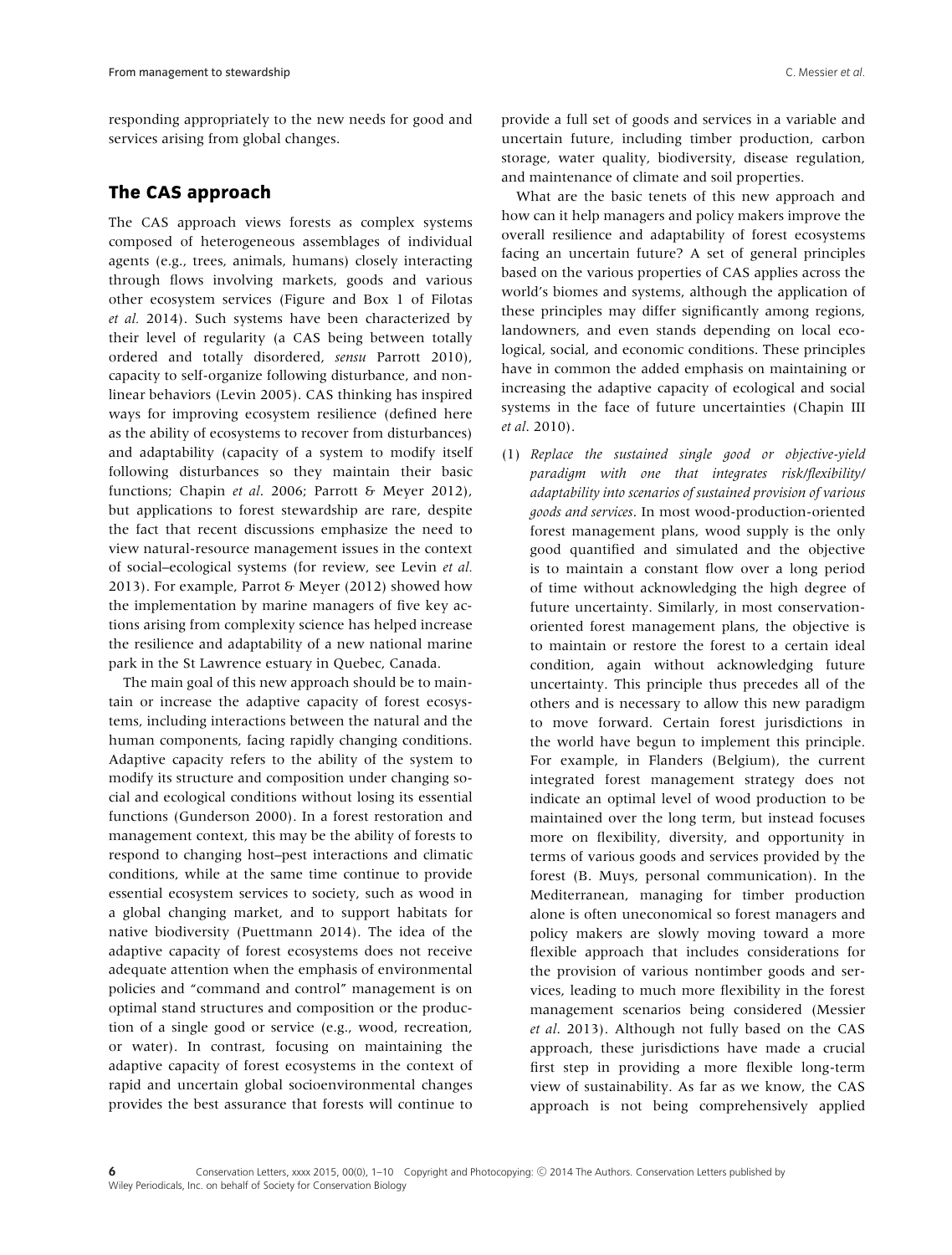anywhere yet, in part because it also requires flexibility and adaptability in terms of human demands and expectations. Human communities that interact closely with forests, often depending on them for their livelihoods, must be able to adapt to variability in timber supply and other goods and services obtained from the forest.

- (2) *Consider the taxonomic and functional diversity (i.e., range of ecological functions that organisms support in communities and ecosystems) of the tree species pool in terms of its ability to maintain a balance between diversity and redundancy and provide desired ecosystem goods and services in an ever-changing biological and social environment*. Focusing on building adaptive capacity shifts the decision matrix and emphasizes the diversity of functions that enable the community to better adapt to rapidly changing conditions. Fostering such a diversity of functions enables forestry operations to adapt to changes in market conditions, such as new manufacturing technologies, building or product standards, and consumer preferences. Functionally diverse, mixed-species stands support species with different biotic and abiotic sensitivities and recovery mechanisms following disturbances, thus ensuring the ability of ecosystems to self-organize, increasing their adaptive capacity. Novel approaches in financial theory and management science can facilitate the integration of such responses into forest growth and yield models (Knoke & Wurm 2006; Knoke *et al*. 2008) and thus facilitate the development of environmental policies and management practices that emphasize adaptive capacity when choosing species mixtures. Higher tree species diversity has also been shown to produce higher levels of ecosystem services (Gamfeldt *et al*. 2013). At the same time, there is growing evidence that diversity of species, management approaches, and products can promote the long-term sustainability of socioecological systems by increasing their resilience and adaptability (Chapin III *et al*. 2009).
- (3) *Promote an optimal balance among modularity (i.e., the extent to which a system can be divided into independent units) and connectivity at multiple scales*. Ecosystems respond to changes at the full range of organizational levels, from somatic, epigenetic and genetic, to population, community, and landscape levels. Moreover, responses at each level interact with those at other levels, illustrative of the cross-scale hierarchical interactions typical of complex systems. Viewing management effects at different organizational levels and recognizing interactions among them will provide insight into potential positive or negative effects on self-organization pathways. Such an approach

has been instrumental in bringing about changes to management strategies in the Bois-Francs region in southern Quebec (Canada) (Craven *et al*., in preparation). For this region, a group of researchers used a CAS approach to evaluate (1) possible future socioenvironmental threats, (2) the main current and future ecosystem services, (3) the spatial distribution and functional diversity of all tree species and their possible responses to anticipated threats, and (4) the connectivity and modularity (i.e., organized subunits that interact to influence system behavior) of the forest landscape. The forest management plan produced under this new paradigm focuses on key interventions to preserve functionally diverse and connected forest patches, thus increasing adaptive capacity, reducing the likelihood that the ecosystem will shift to an undesirable state in the future due to unprecedented socioenvironmental conditions.

- (4) *Plan and assess interventions across a range of spatial and temporal scales, e.g., from plant neighborhoods to landscapes*. Adopting multiscale assessment procedures reduces the emphasis on an "optimal" stand structures and thus allows for a wider variety of acceptable stand structures, which in turn allows plant neighborhoods, stands, or groups of stands to act as independent interacting objects facilitating a CAS approach. A holistic multiscale assessment enables a deeper understanding of how a variety of organizations—human and biological—operating at different spatial and temporal scales may contribute to more effective managements. For example, a comparative study on the mixed outcomes of forest governance among local governments in Latin America found that localities that were well-connected to governance organizations at multiple spatial scales (provincial, regional, national) performed significantly better than systems without such cross-scale linkages (Andersson & Ostrom 2008).
- (5) *Plan and develop long-term scenarios using new analytical tools and models that specifically acknowledge the prevalence of highly uncertain social, economic, climatic, and ecological conditions*. Incorporating uncertainty into management will require new models and tools, such as scenario analysis (Peterson *et al*. 2003), real options (Dixit & Pindyck 1994), and sensitivity analyses (i.e., planning, economic, and assessment approaches that incorporate uncertainty of future conditions, respectively). We know that social, economic, climatic, and ecological conditions 100 years from now will be unlike current or past conditions. Changing conditions must be anticipated rather than simply acknowledged as they occur because a reactive approach may be ineffective or detrimental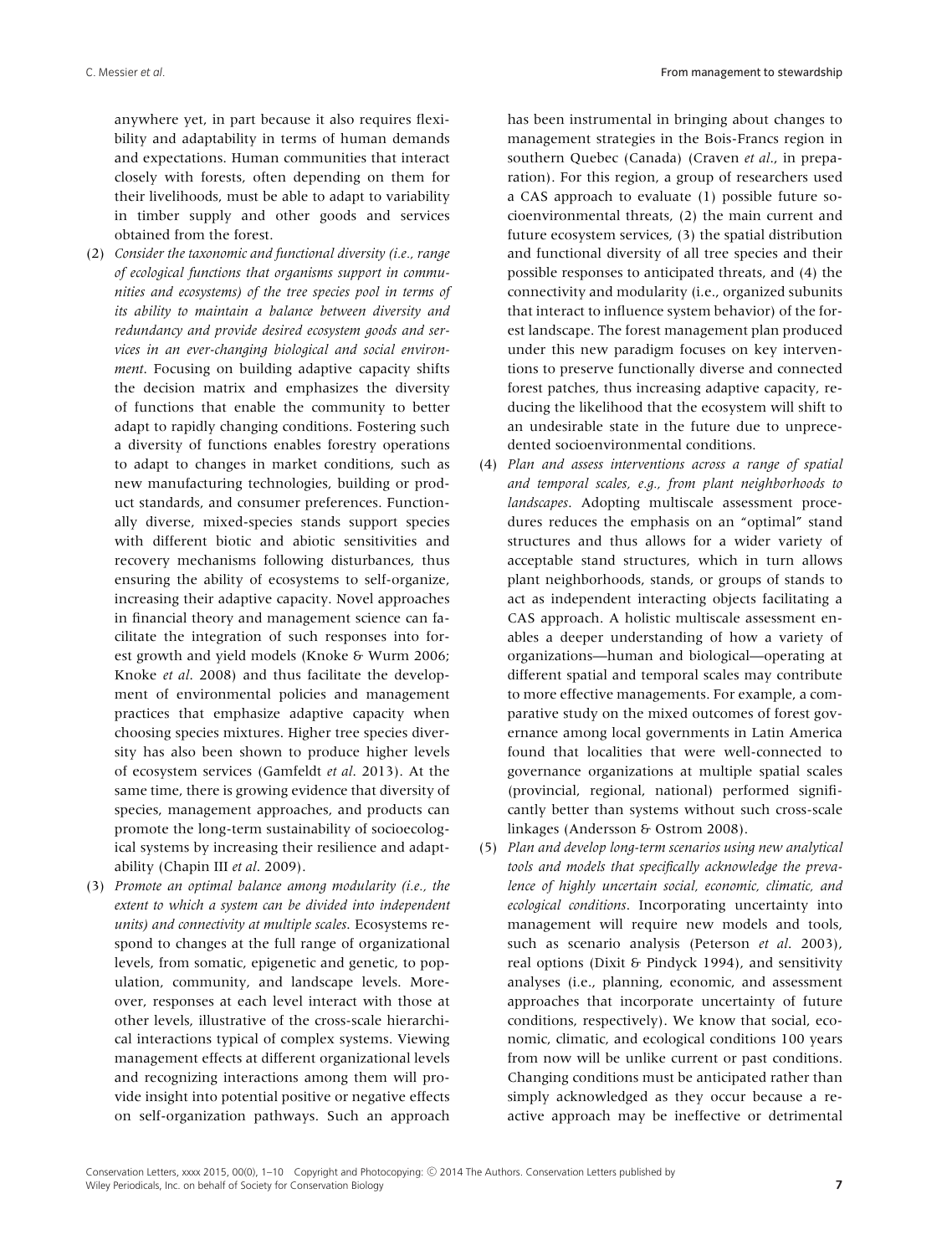when dealing with long-lived organisms such as trees. This is probably the most pressing issue facing forest managers and policy makers today. Some cases will likely require conscious interventions to create a future forest structure and composition that increases resilience and adaptability to novel conditions such as a changing climate and invading exotic pests (Levin 2003; Hobbs *et al*. 2006).

- (6) *Increase involvement of local communities and other stakeholders to ensure that future forests are better aligned with the needs and preferences of local people*. Recent developments in land trusts and community forests highlight the benefits of local involvement in forest management decisions. Advantages of such involvement include a broader base of policy support and enhanced forest benefits to local communities. Such efforts are becoming more common and are now acknowledged under the label "community forestry." Successful examples (e.g., the Kalso & District Community Forests in British Columbia, Canada) have even used community involvement to understand and integrate uncertainty into management plans through scenario analysis (see above). When local forest users actively participate in forest governance, the likelihood of achieving both biodiversity conservation and improved livelihoods is increased significantly (Persha *et al*. 2011). Furthermore, the involvement of local people who interact directly with forest resources increases the number of feedback linkages between human and natural systems and the speed of such feedbacks, which are essential components of adaptive management (Holling 1978) and sustainable resource use (Ostrom 2009).
- (7) *Allow social–environmental systems to self-organize and adapt to novel biological, environmental, and social conditions*. Chapin *et al*. (2006) suggest four elements to achieve self-organization and adaptation in social– environmental systems: (1) foster human adaptability through learning and innovation, (2) enhance resilience by strengthening negative feedbacks that buffer the system against change, (3) reduce vulnerability by reducing negative anthropogenic impacts, and (4) facilitate transformation when current conditions can no longer be maintained. These replace the timber-based management paradigm in forestry (Holling & Meffe 1996) with an approach where interventions are minimized and aimed at facilitating bottom–up developments, inherent to complex systems, to maintain adaptive capacity while providing desired goods and services.

operating premises as they have profited well from current and past practices. Given the array of new challenges faced by forest managers (Table 1), these profits will likely not be sustained in the future without recognition of the features that enable forest ecosystems and the forestry sector to persist and adapt to rapidly changing conditions. Complex systems thinking views forests and their social–environmental systems as dynamic, nonlinear, self-organizing, open systems that are constantly changing and adapting. This approach appears to be our best option to ensure future sustainable provision of ecosystem goods and services through the creation of diverse, heterogeneous, resilient, and adaptable forest ecosystems.

Implementing these changes will not be easy; they require policy changes and interventions in the economic, political, and social arena. In this article, we discussed the following: (1) modifying current regulations and laws to redefine the concept of the sustainability of forest goods and services in light of uncertain and rapidly changing future conditions; (2) broadening the stakeholder base in decision making so that a more varied portfolio of good and services is considered and modelled; (3) monitoring a broader set of ecosystem services and promoting markets for these as financial incentives; (4) modernizing economic approaches to better reflect risks and diversifying forest products to reduce reliance on single species; and (5) integrating risk and uncertainty into management prescriptions, e.g., through scenario analysis exercises. Such policy changes would result in altered silvicultural treatments and management approaches. For example, recommendations number 4 and 5 would result in focusing reforestation efforts for restoration or production on tree species that are functionally complementary and redundant to those already present in the region to increase the resilience and adaptability of the forest to future uncertain conditions. These recommendations also highlight that a CAS view of forests, including the forestry sector, can be applied to forest management in a variety of settings. Changes in environmental policies and associated economic assessments that acknowledge future variability and uncertainty can result in economic and other incentives to landowners or forest managers seeking to apply approaches like those described here. We view it as critical that policy makers and production- and conservation-oriented forest managers work toward developing these initiatives.

# **Acknowledgments**

We recognize that many powerful forest management interests do not acknowledge an urgent need to change We are grateful for the feedback and comments of many graduate students and colleagues (Fernando Valladares,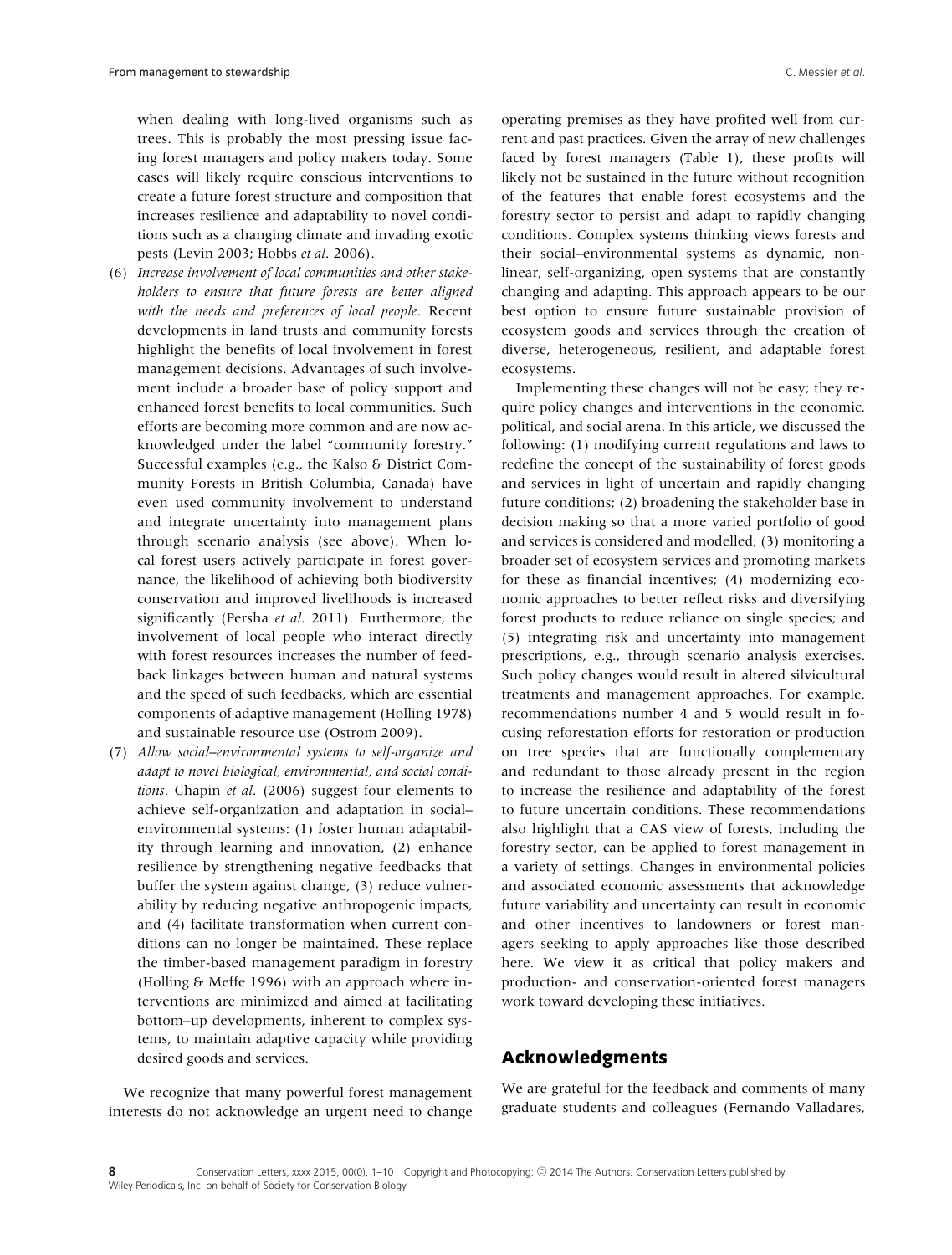Madhur Anand, Tim Work, Frédéric Raulier, Patrick James, and Isabelle Aubin) of the Forest Complexity Modelling (FCM) program funded by the Natural Sciences and Engineering Research Council of Canada (NSERC). This research was supported by the Marie Curie IRSES Newforests Project (EU-FP7–612645).

### **References**

Andersson, K.P. & Ostrom, E. (2008). Analyzing decentralized resource regimes from a polycentric perspective. *Policy Sci.*, **41**, 71-93.

Chapin, III F.S., Lovecraft, A.L., Zavaleta, E.S. *et al*. (2006). Policy strategies to address sustainability of Alaskan boreal forests in response to a directionally changing climate. *Proc. Natl. Acad. Sci.*, **103**, 16637-16643.

Chapin, III F.S., Kofinas, G.P. & Folke, C. (2009). *Principles of ecosystem stewardship: resilience-based natural resource management in a changing world*. Springer Verlag, New York, NY.

Chapin III, F.S., Carpenter, S.R., Kofinas, G.P. *et al*. (2010). Ecosystem stewardship: sustainability strategies for a rapidly changing planet. *TREE*, **25**, 241-249.

Dixit, A. & Pindyck, R.. (1994). *Investment under uncertainty*. Princeton University Press, Princeton, New Jersey, USA.

FAO. (2010). Global Forest Resources Assessment (2010). Food and Agriculture Organization, Rome.

Filotas, E., Parrott, L. & Burton, P.J. *et al*. (2014). Viewing forests through the lens of complex systems science. *Ecosphere*, **5**, 1-23.

Gamfeldt, L., Snäll, T. & Bagchi, R. et al. (2013). Higher levels of multiple ecosystem services are found in forests with more tree species. *Nat. Comm.*, **4**, DOI:10.1038/ncomms2328

Gustafsson, L., Baker, S.C., Bauhus, J., *et al*. (2012). Retention forestry to maintain multifunctional forests: a world perspective. *Bioscience*, **62**, 633-645.

Gunderson, L.H. (2000). Ecological resilience—in theory and application. *Ann. Rev. Ecol. Syst.*, **31**, 425-439.

Harvey, B.D., Leduc, A., Gauthier, S. & Bergeron, Y. (2002). Stand-landscape integration in natural disturbance-based management of the southern boreal forest. *For. Ecol. and Manag.*, **155**, 369-385.

Hobbs, R.J., Arico, S., Aronson, J. *et al*. (2006). Novel ecosystems: theoretical and management aspects of the new ecological world order. *Global Ecol. Biogeogr.*, **15**, 1-7.

Holling, C.S. (1978). *Adaptive environmental assessment and management*. John Wiley & Sons, London.

Holling, C.S. & Meffe, G.K. (1996). Command and control and the pathology of natural resources management. *Conserv. Biol.*, **10**, 328-337.

Jacobson, M.K. (2001). History and Principles of Close to Nature Forest Management: A Central European

Perspective. Textbook 2—Tools for Preserving Woodland Biodiversity, Nature Conservation Experience Exchange, Naconex: 56–60, http://www.pro-natura.net/naconex/ news5/E2 11.pdf (visited Jun. 28, 2012).

Knoke, T., Ammer, C., Stimm, B. & Mosandl, R. (2008). Admixing broadleaved to coniferous tree species: a review on yield, ecological stability and economics. *Eur. J. For. Res.*, **127**, 89-101.

Knoke, T. & Wurm, J.. (2006). Mixed forests and a flexible harvest policy: a problem for conventional risk analysis? *Eur. J. For. Res.*, **125**, 301-315.

Levin, S.A. (2003). Complex adaptive systems: exploring the known, the unknown and the unknowable. *Bull. Amer. Math. Soc.*, **40**, 3-19.

Levin, S.A. (2005). Self-organization and the emergence of complexity in ecological systems. *BioScience*, **55**, 1075-1079.

Levin, S., Xepapadeas, T. & Crepin, A.S. *et al*. (2013). Social-ecological systems as complex adaptive systems: modeling and policy implications. *Environ. Develop. Econ.*, **18**, 111-132.

Matthews, J.D. (1989). *Silvicultural systems*. Oxford University Press, Oxford, UK.

Messier, C., Puettmann, K. & Coates, D. (2013). *Managing forests as complex adaptive systems: building resilience to the challenge of global change*. Routledge, New York, NY.

Mori, A.S., Spies, T.A., Sudmeier-Rieux, K. & Andrade, A. (2013). Reframing ecosystem management in the era of climate change: Issues and knowledge from forests. *Biol. Conserv.*, **165**, 115-127.

Ostrom, E. (2009). A general framework for analyzing sustainability of social-ecological systems. *Science*, **325**, 419-422.

Parrott, L. (2010). Measuring ecological complexity. *Ecol. Indic.*, **10**, 1069-1076.

Parrott, L. & Meyer, W.S. (2012). Future landscapes: managing within complexity. *Front. Ecol. Environ.*, **10**, 382-389.

Persha, L., Agrawal, A. & Chhatre, A. (2011). Social and ecological synergy: local rulemaking, forest livelihoods, and biodiversity conservation. *Science*, **331**, 1606-1608.

Peterson, G.D., Cumming, G.S. & Carpenter, S.R. (2003). Scenario planning: a tool for conservation in a uncertain world. *Conserv. Biol.*, **17**, 358-366.

Paquette, A. & Messier, C. (2010). The role of plantations in managing the world's forests in the Anthropocene. *Front. Ecol. Environ.*, **8**, 27-34.

Pommerening, A. & Murphy, S.T. (2004). Review of the history, definitions and methods of continuous forestry with special attention to afforestation and restocking. *Forestry*, **77**, 27-44.

Puettmann, K.J. (2011). Silvicultural challenges and options in the context of global change—"simple" fixes and opportunities for new management approaches. *J. For.*, **10911**, 321-331.